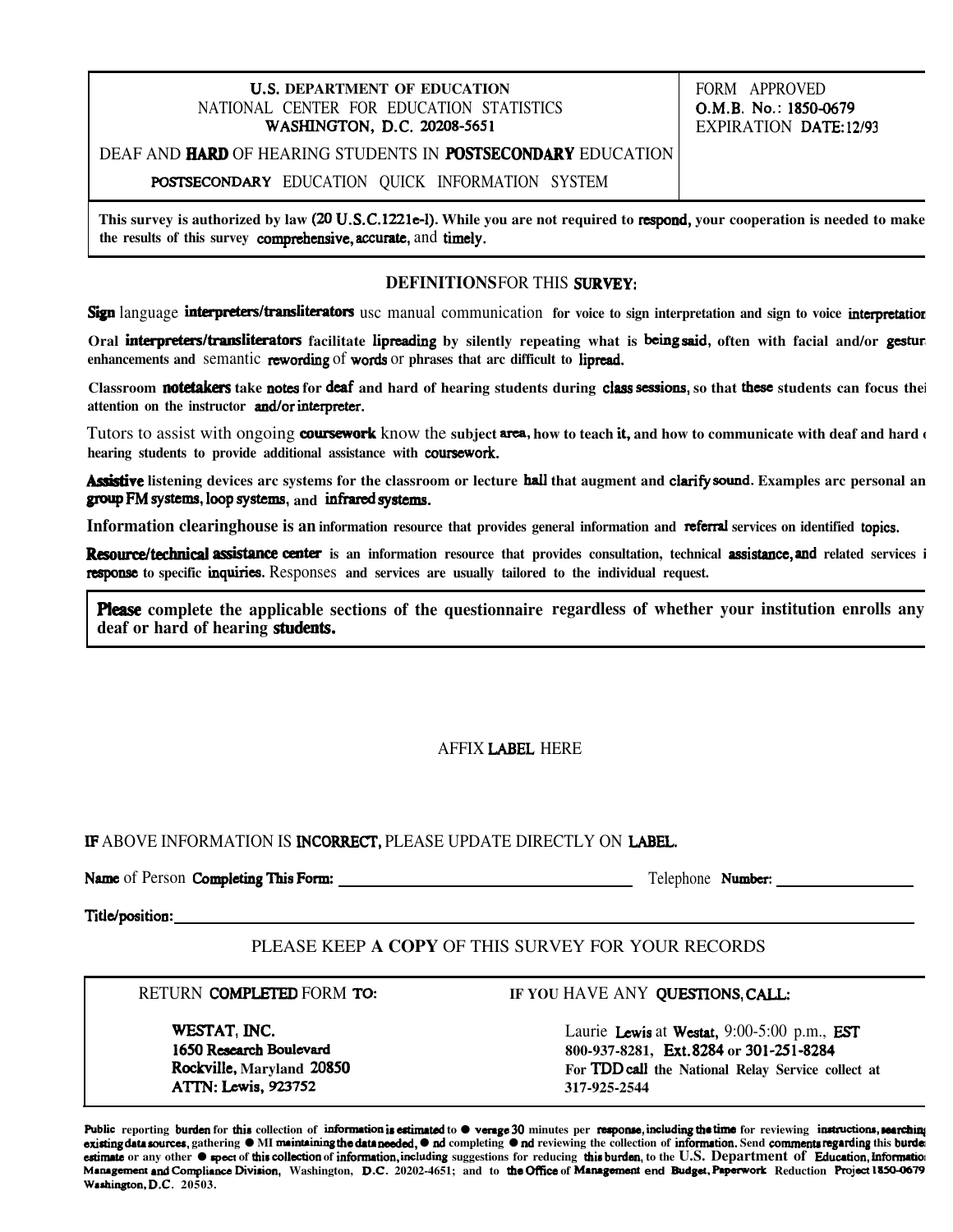- $1a.$ During the last 4 academic years (1989-90 through 1992-93), have there been any students enrolled at your institution who **identified themselves to your** *institution as* **deaf or hard of <b>hearing**?  $\Box$  Yes;  $\Box$  No (*skip to O5a*).
- $1<sub>b</sub>$ **Please provide the number of deaf and hard of hearing students enrolled at your institution in academic years**  through 1992-93. If possible, please report the number of students who are deaf separately from the number of students who are hard of **hearing**. If it is not possible to separate these **two groups of students**, please report them together on the third line of the grid. Enter "NA" if your institution does not enroll some of the categories of students listed (e.g., enrolls no graduate/professional **students.**) Enter zero if your institution enrolls those categories of **students**, but did not have any deaf or hard of hearing students in those categories.

|                                                                                        | AY 89-90           |                                 | AY 90-91                  |                           | AY 91-92                  |                                  | AY 92-93                  |                                  |
|----------------------------------------------------------------------------------------|--------------------|---------------------------------|---------------------------|---------------------------|---------------------------|----------------------------------|---------------------------|----------------------------------|
| Hearing level                                                                          | Under-<br>graduate | Graduate/<br><b>Professions</b> | <b>Under-</b><br>graduate | Graduate/<br>professional | <b>Under-</b><br>graduate | Graduate/<br><b>Professional</b> | <b>Under-</b><br>graduate | Graduate/<br><b>Professional</b> |
| <b>Deaf</b>                                                                            |                    |                                 |                           |                           |                           |                                  |                           |                                  |
| Hard of hearing                                                                        |                    |                                 |                           |                           |                           |                                  |                           |                                  |
| <b>If</b> students cannot be<br>reported <b>separately:</b><br>Deaf or hard of hearing |                    |                                 |                           |                           |                           |                                  |                           |                                  |

- During the last 4 academic years (1989-90 through 1992-93), has your institution provided any special support services  $2a.$ designed for deaf and hard of hearing students (e.g., interpreted notetakers, tutors, assistive listening devices) to any deaf or hard of hearing students?  $\Box$  Yes;  $\Box$  No *(skip to Q4a)*.
- $2<sub>b</sub>$ Please indicate the number of deaf and hard of hearing students (both undergraduate and **graduate/professional**) to whom any special support services designed for deaf and hard of hearing students have been provided by your **institution**. If possible, please report the number of students who are deaf separately from the number of students who are hard of **hearing.** If it is not possible to separate **these** two groups of **students**, please report them together on the third line of the grid.

| <b>Hearing level</b>                       | AY 89-90 | AY 90-91 | AY 91-92 | AY 92-93 |
|--------------------------------------------|----------|----------|----------|----------|
| Deaf                                       |          |          |          |          |
| <b>Hard of hearing</b>                     |          |          |          |          |
| If students cannot be reported separately: |          |          |          |          |
| Deaf or hard of hearing                    |          |          |          |          |

 $3.$ For each type of special support service designed for deaf and hard of hearing students listed below, indicate the number of deaf or hard of hearing students to whom your institution has provided that **service in** the last 4 academic years (1989-90 through 1992-93). If a student received multiple services, count the student for each service received.

| Support service                               | AY 89-90 | AY 90-91 | AY 91-92 | AY 92-93 |
|-----------------------------------------------|----------|----------|----------|----------|
| a. Sign language interpreters/transliterators |          |          |          |          |
| <b>b.</b> Oral interpreters/transliterators   |          |          |          |          |
| c. Classroom notetakers                       |          |          |          |          |
| d. Tutors to assist with ongoing coursework   |          |          |          |          |
| <b>c.</b> Assistive listening devices         |          |          |          |          |
| f. Other; specify                             |          |          |          |          |